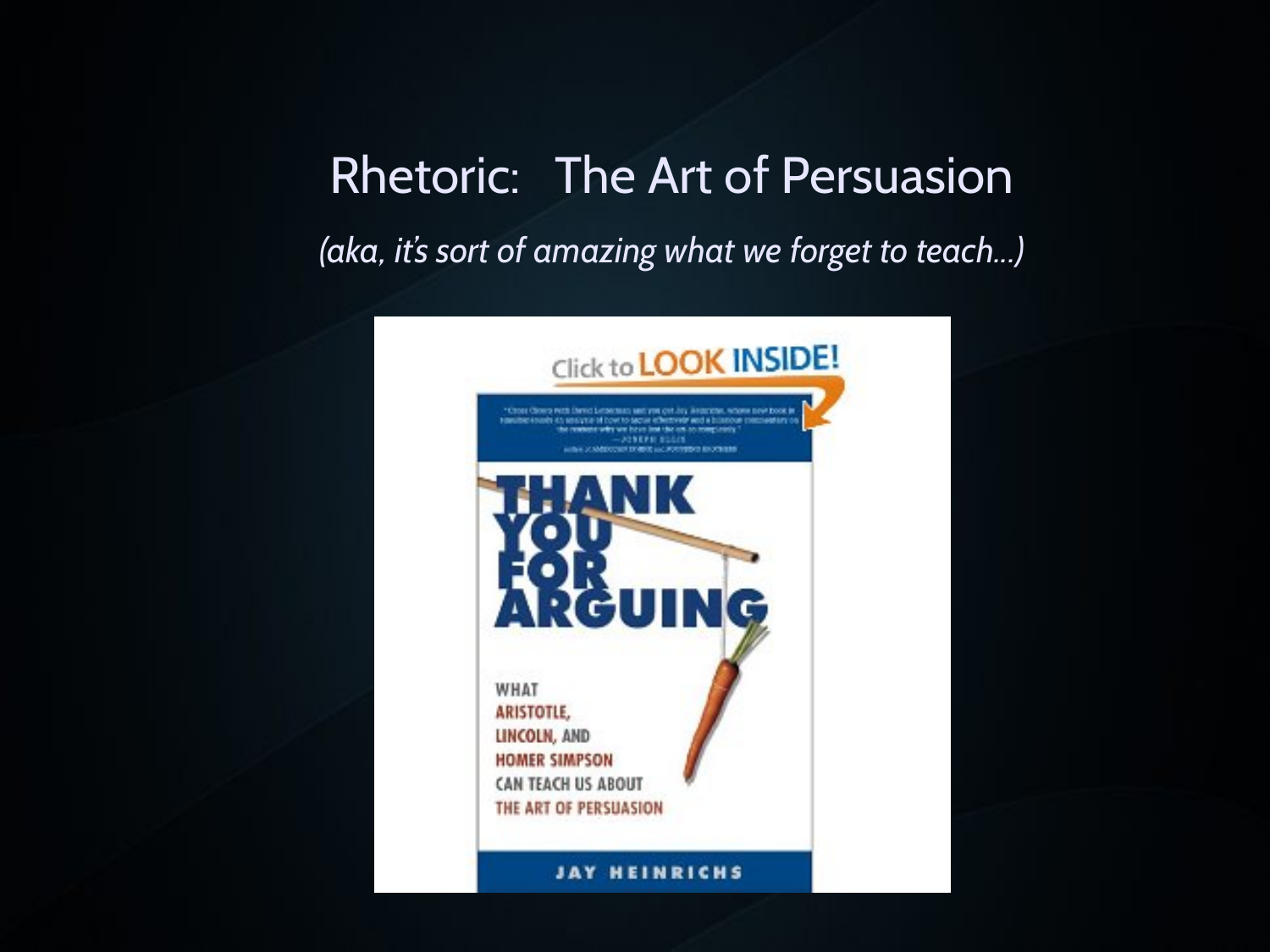Remember, functional language. Think

- Law
- Advertising
- Computer Languages

Speech that DOES

(as opposed to speech that MEANS or DESCRIBES)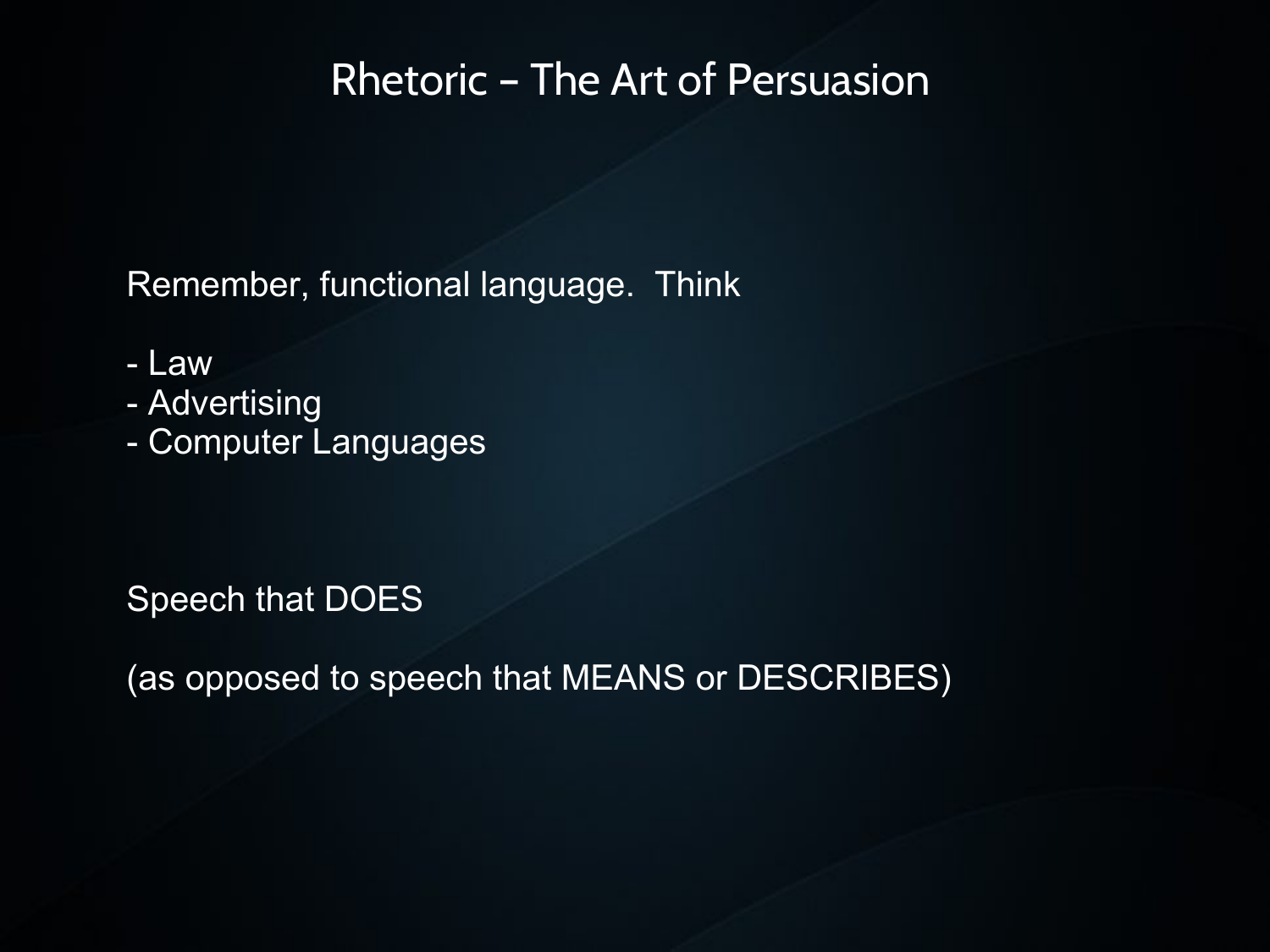#### *What is the point of argument/reasoning/discussion?*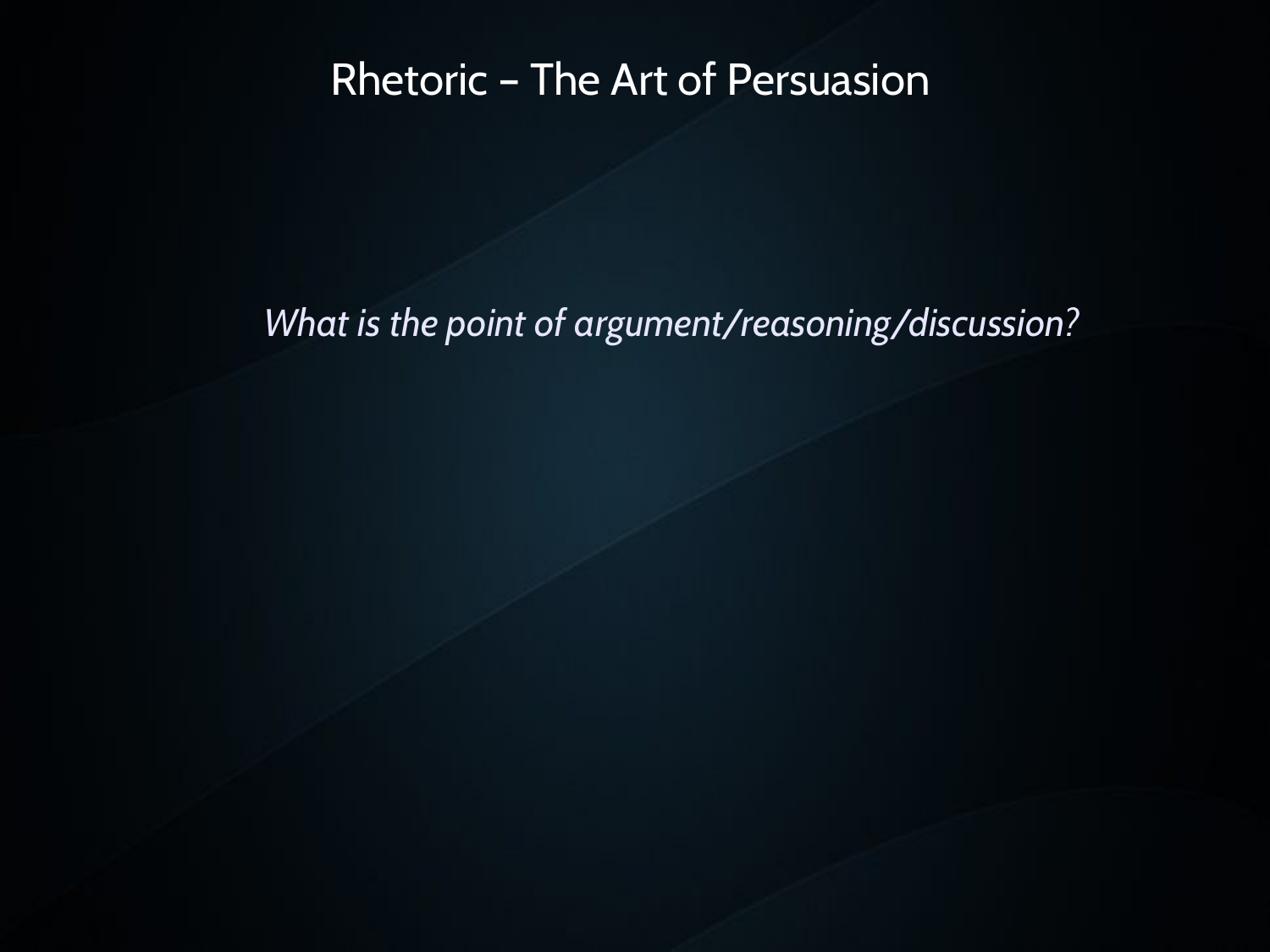Where does advice on this come from today?

**Traditional / Business oriented:** "How to Win Friends and Influence People" "The 10 Minute Manager" IT - "Social Engineering" **Relationship oriented (warning, minefield) Cosmopolitan** "Pick Up Artist"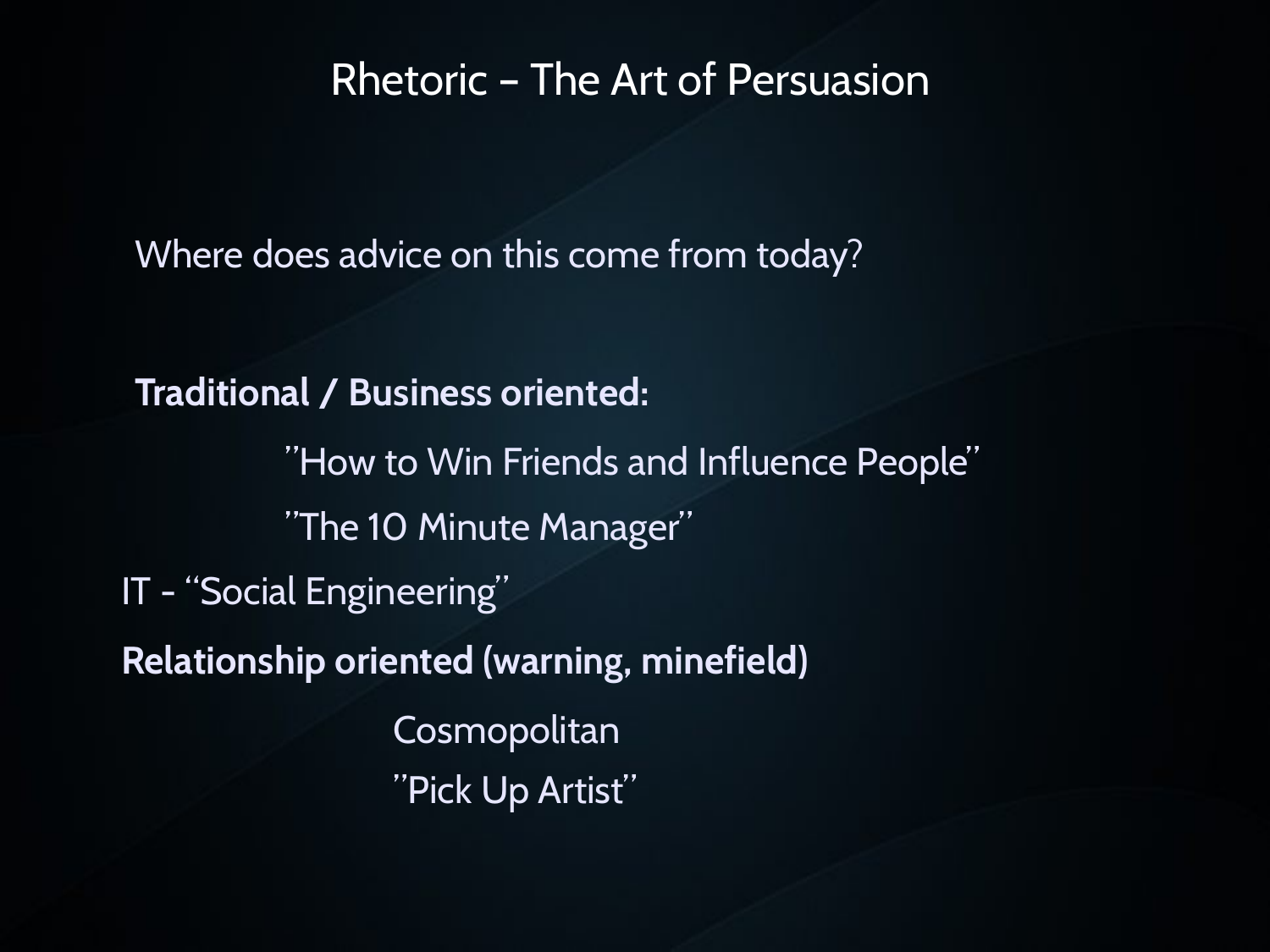To win a deliberative argument -

Do NOT try to outscore your opponent. Try to get your way.

*"You never win an argument with anyone who #\$&@'s you or signs your checks."*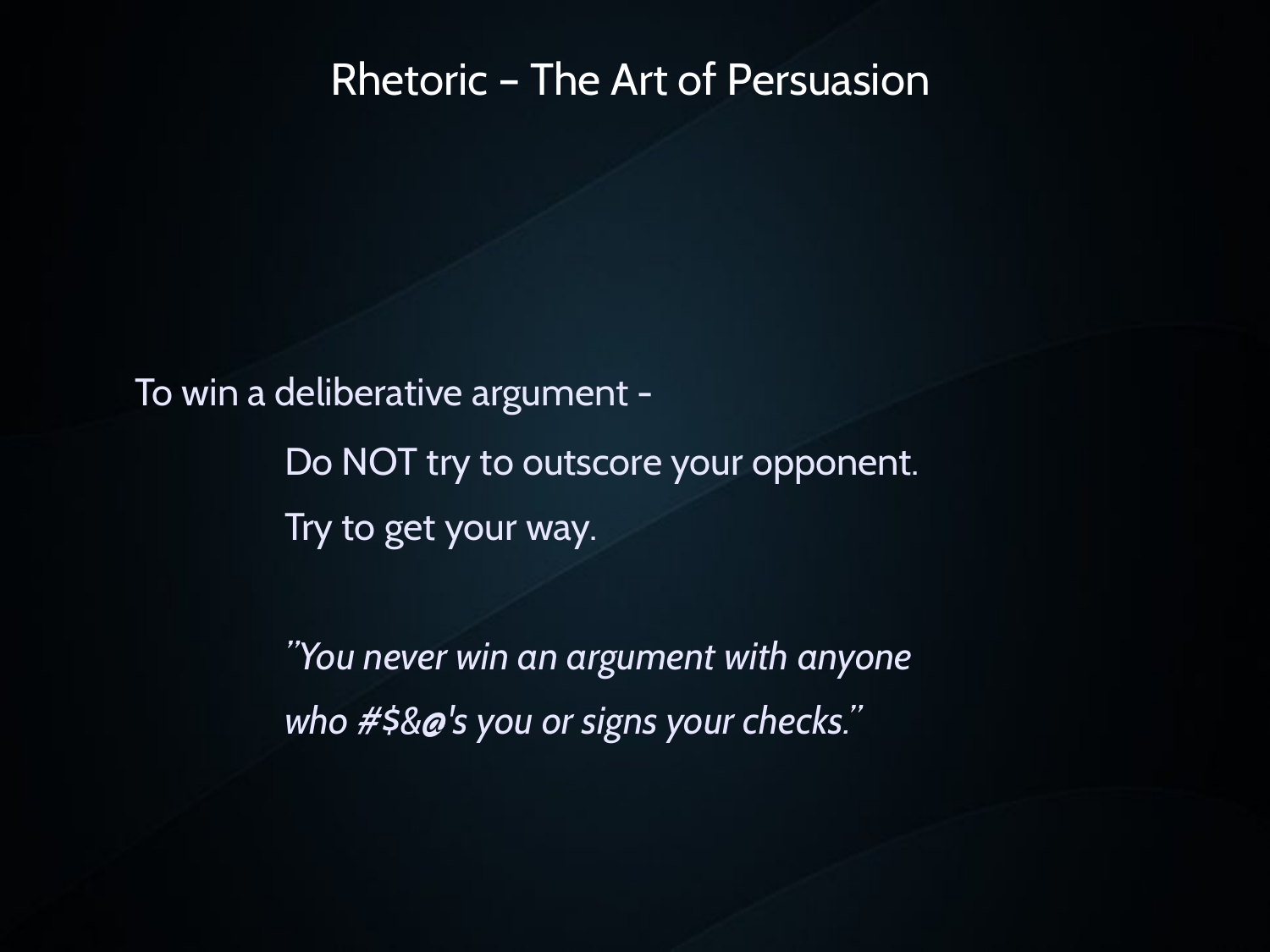#### What is your goal?

YOUR GOAL: What do you want from the audience?

AUDIENCE: Must be with you on:

Mood Mind Willingness to Act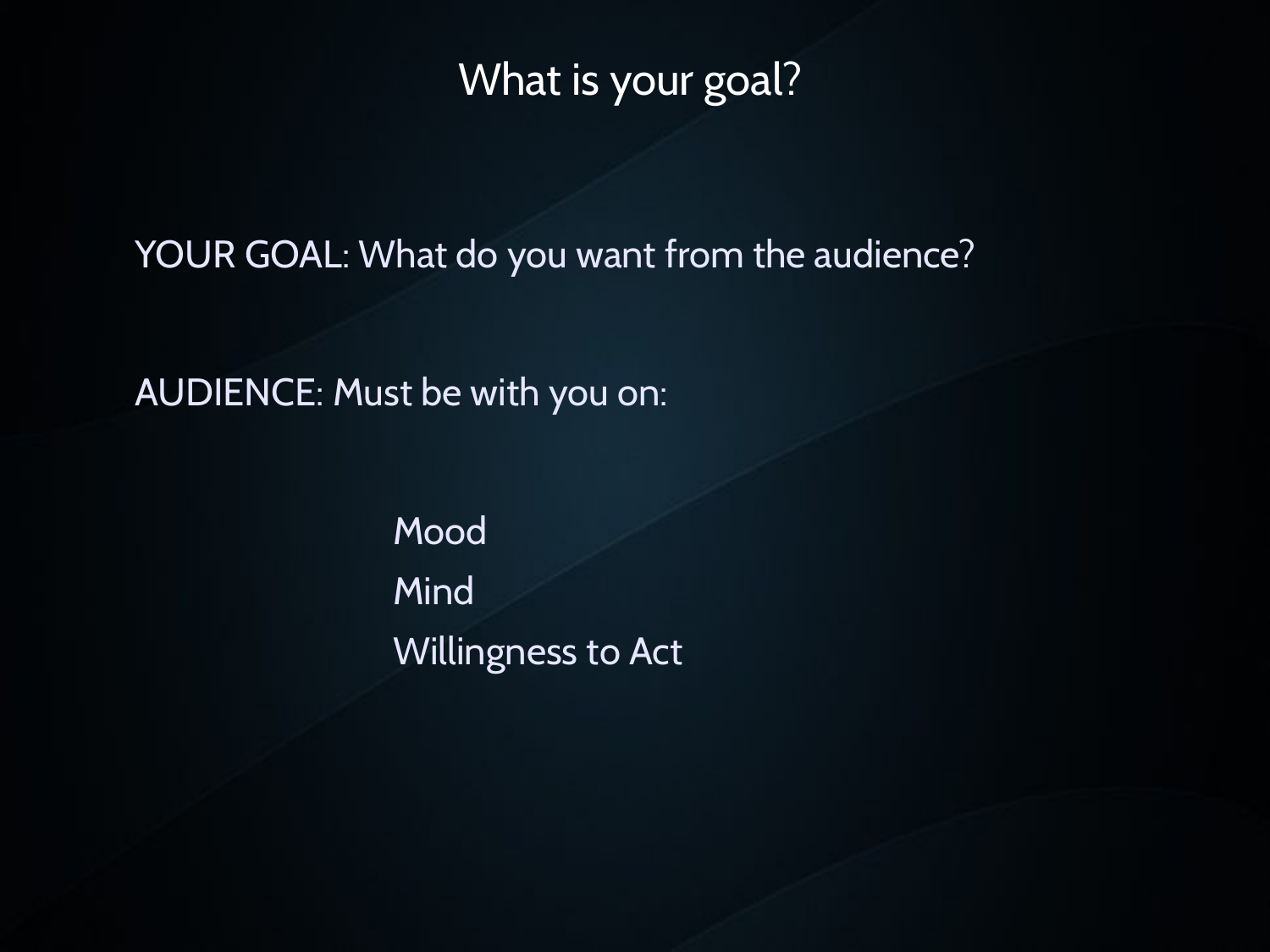#### What is YOUR goal?

#### ISSUE CONTROL

PAST = Blame (forensic) PRESENT = Values (demonstrative/tribal) FUTURE = Choices (deliberative/advantageous)

Which is, BY FAR, the most important in changing reality?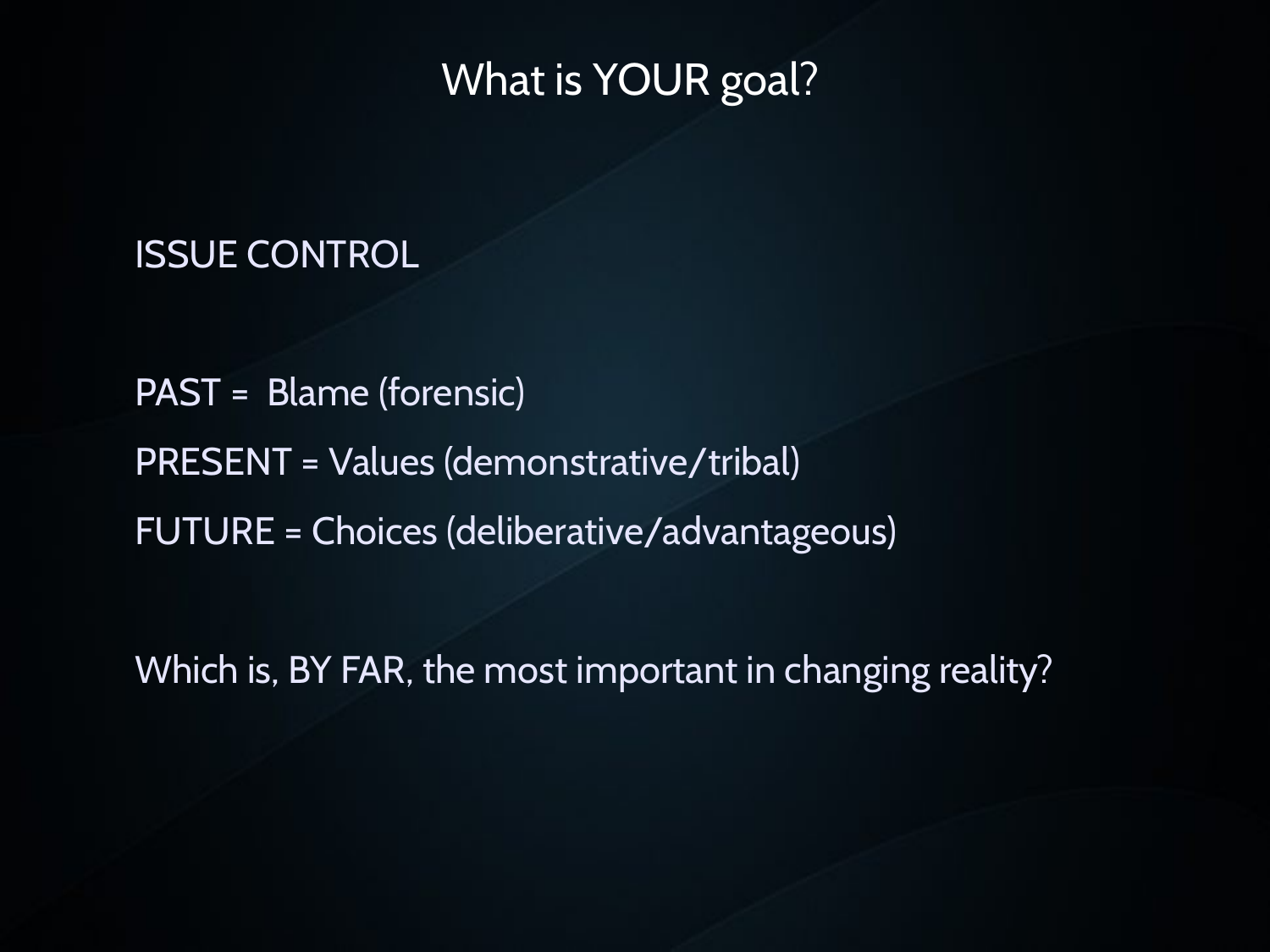#### The three types of argument

ETHOS – Values/Character/Decorum

LOGOS – Logic

PATHOS - Emotion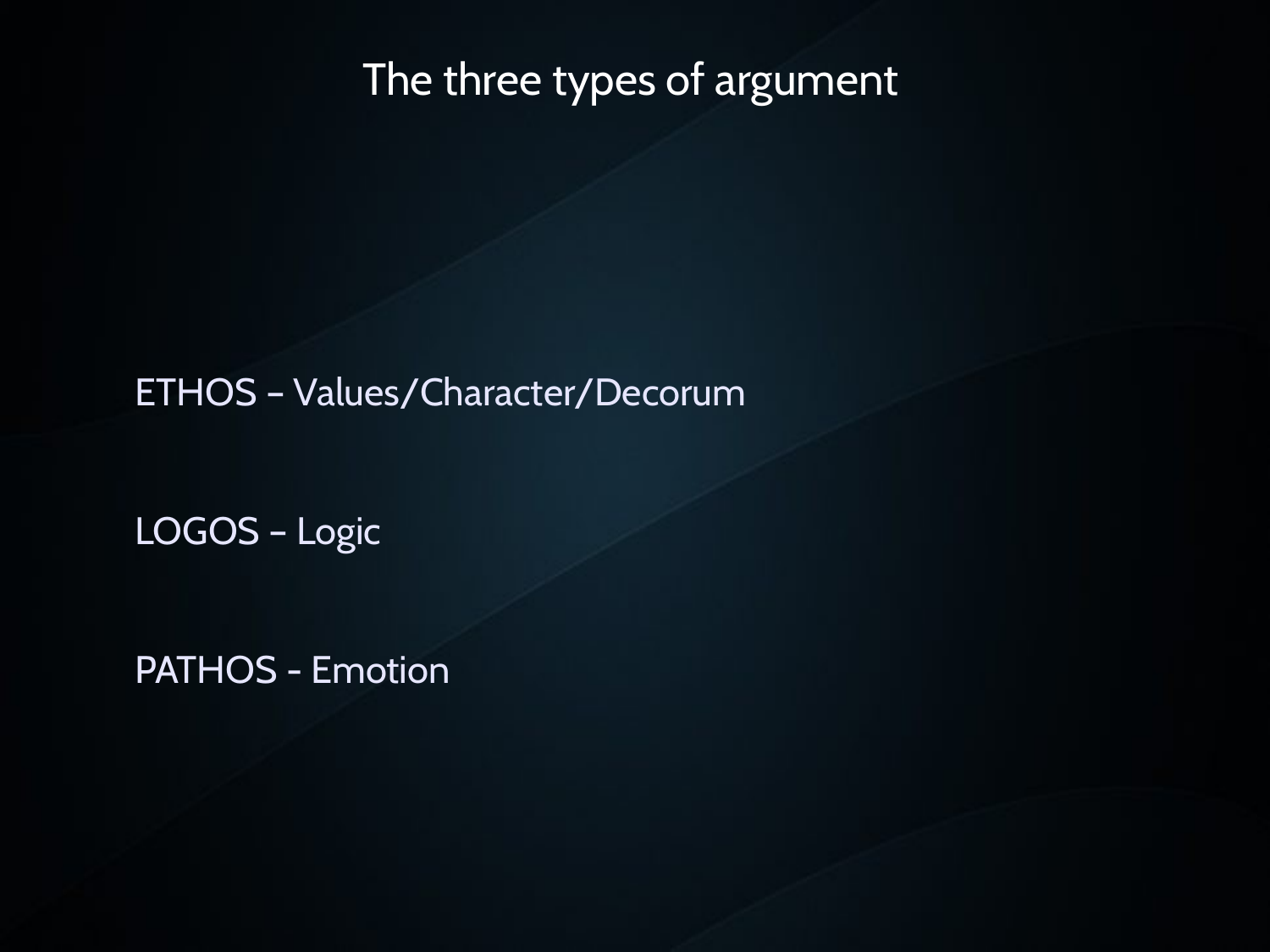## **ETHOS**

Decorum: Are you a trustworthy ally? (Virtue Signaling) Nonverbals Code Grooming Identity Strategy Bragging/Witness Bragging Tactical Flaw (what's your worst quality?) Switching Sides "The Eddie Haskell"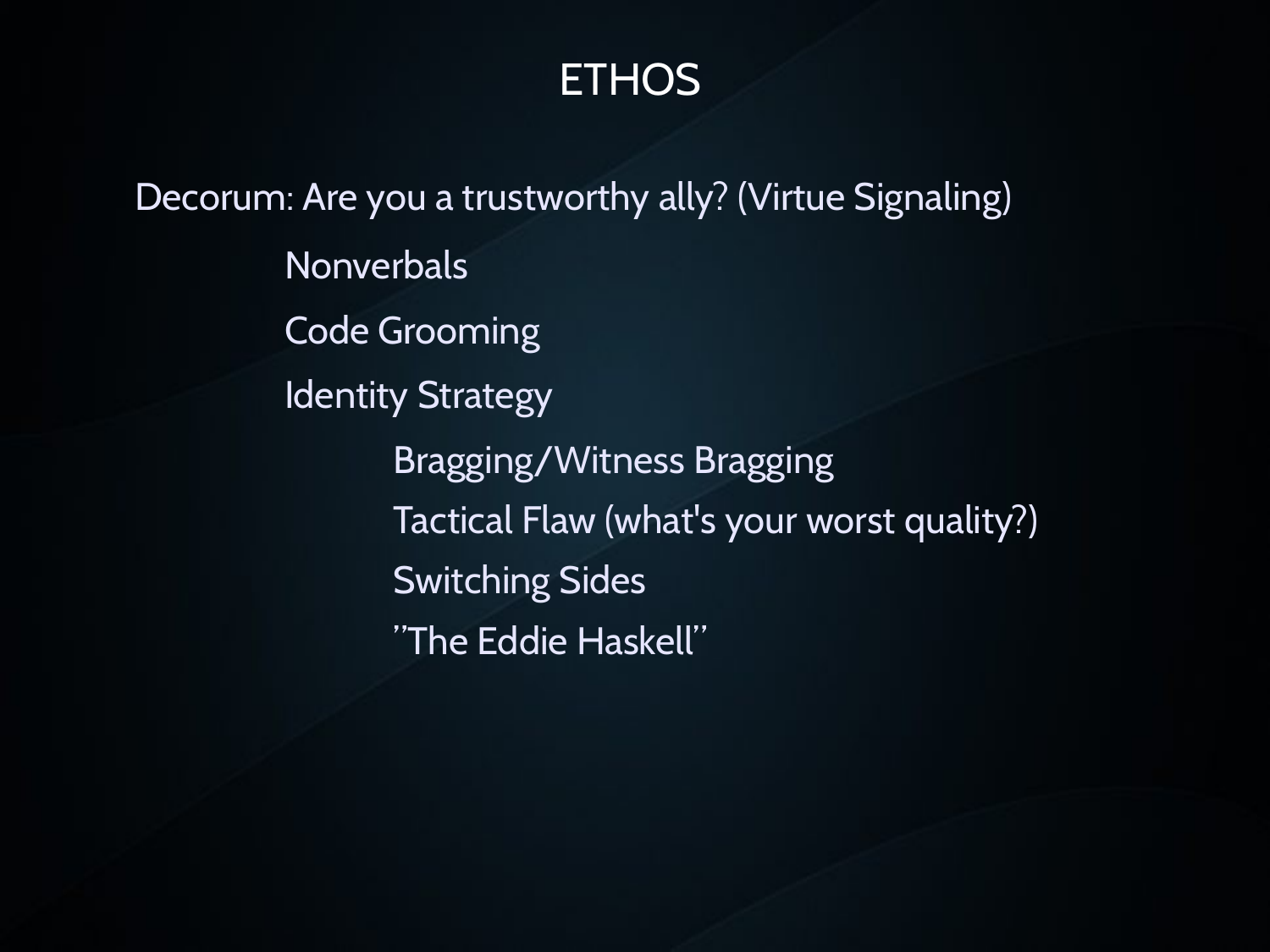## **ETHOS**

Decorum: Are you a trustworthy ally? **Nonverbals** Code Grooming Identity Strategy Bragging/Witness Bragging Tactical Flaw (what's your worst quality?) Switching Sides "The Eddie Haskell"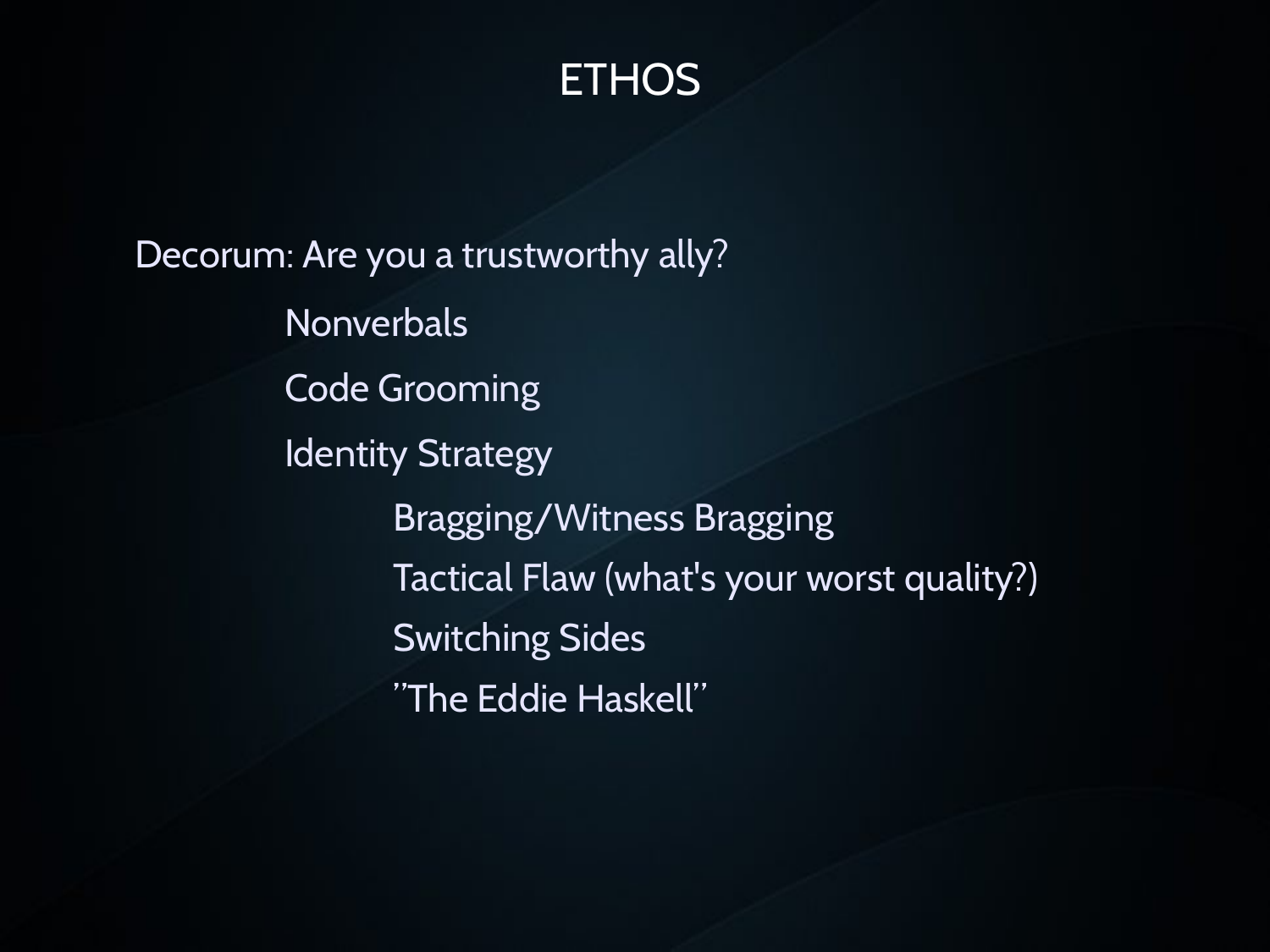## **ETHOS**

#### Eunoia (Disinterest)

- Reluctant Conclusion
- Personal Sacrifice
- Dubitatio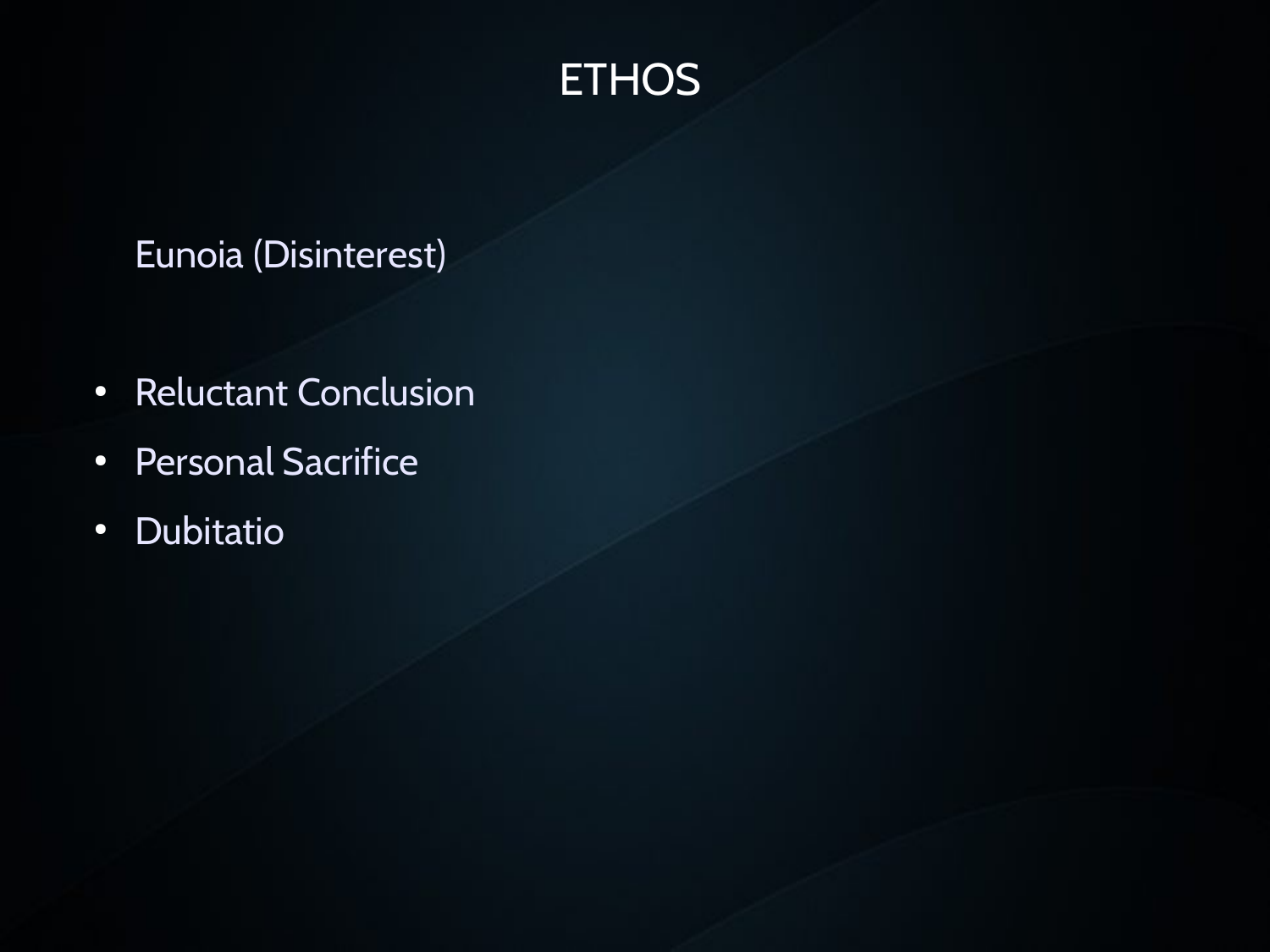

#### Belief

- Experience: Refer to theirs, or plant through a story
- Expectation: Make an audience expect something good or bad to generate emotion

Also: Volume Control Keep Speech Simple here.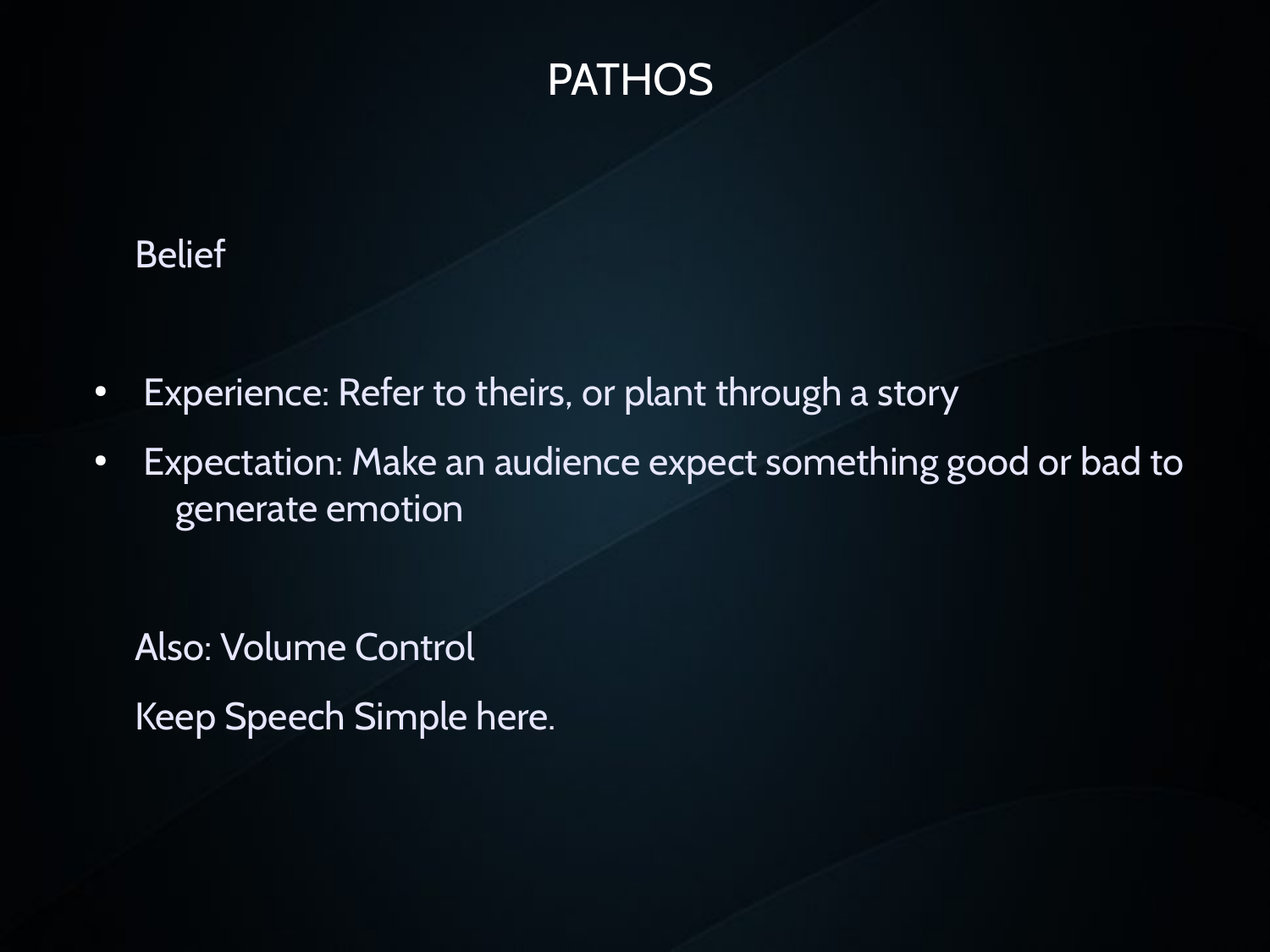#### **PATHOS**

Manipulating Emotion

Volume Control Simple Speech Passive Voice to redirect anger Persuasive Emotions: Anger Patriotism

Emulation Humor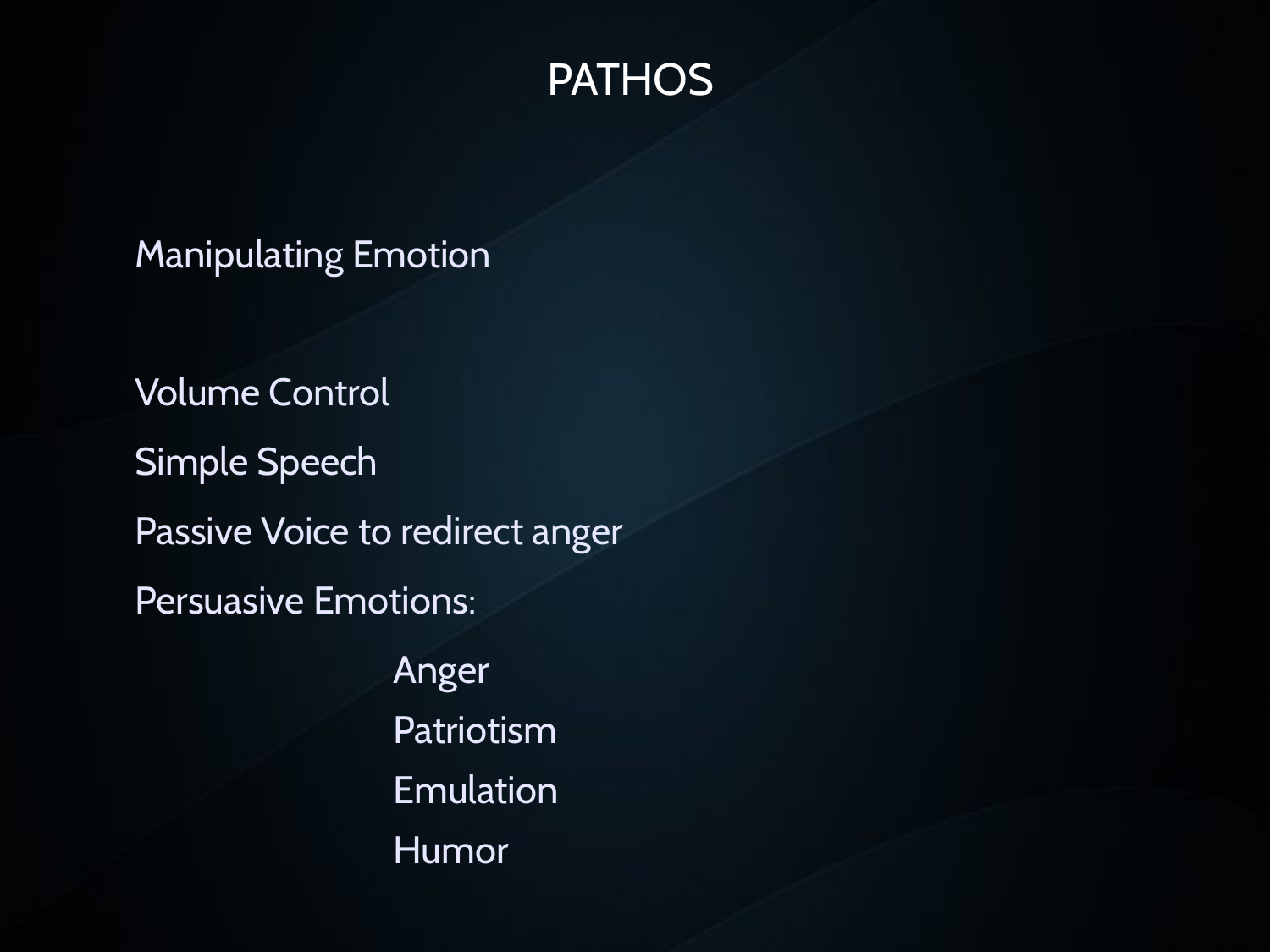## PATHOS: The tricks

- Twist a cliche
- Weigh both sides
- Edit out Loud
- Volume Control
- Word Invention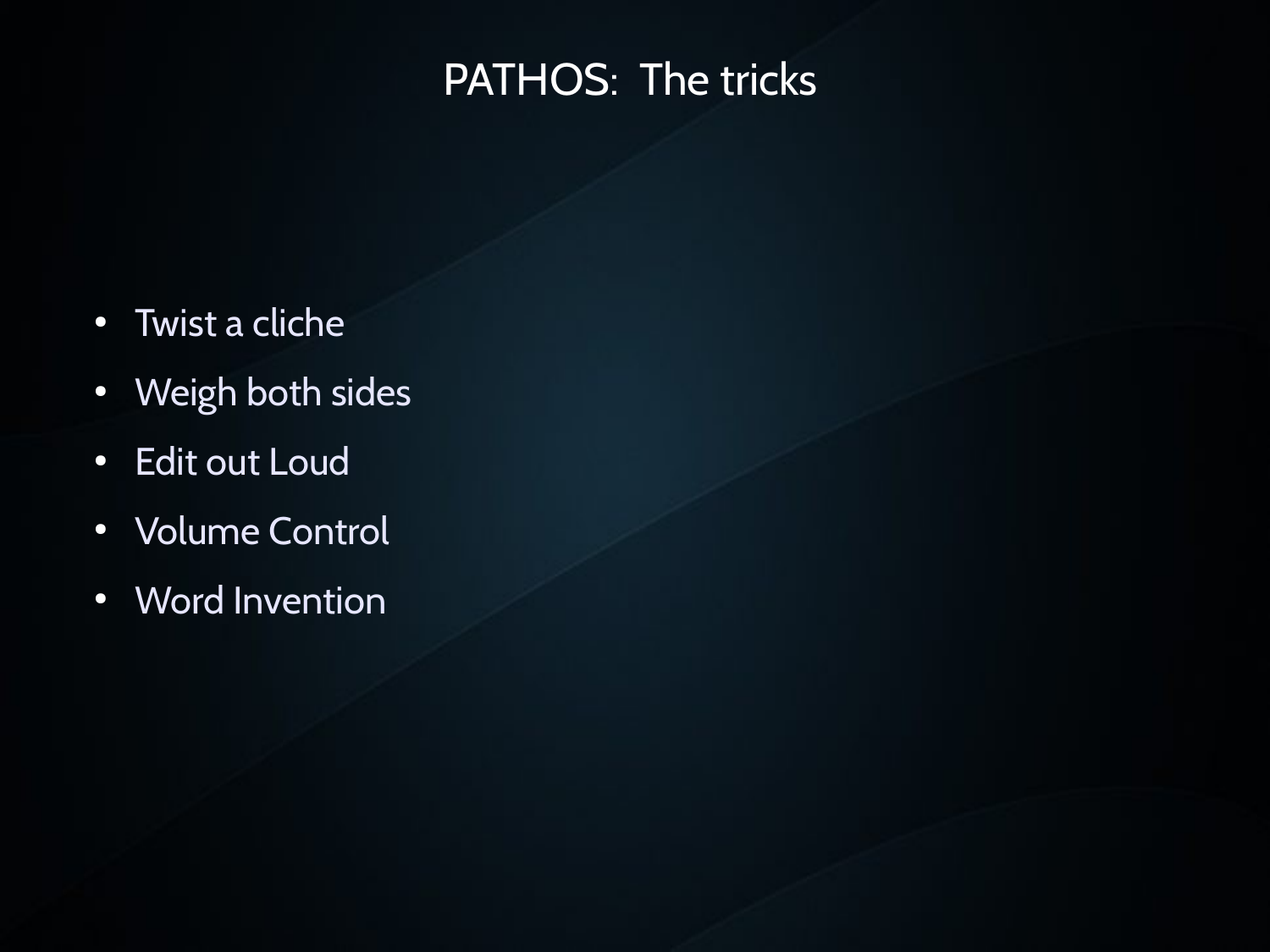#### LOGOS

# Deduction - Apply a GENERAL principle to a PARTICULAR matter (look for "commonplaces")

vs.

Induction - Argument by example - A PARTICULAR matter becomes a GENERAL principle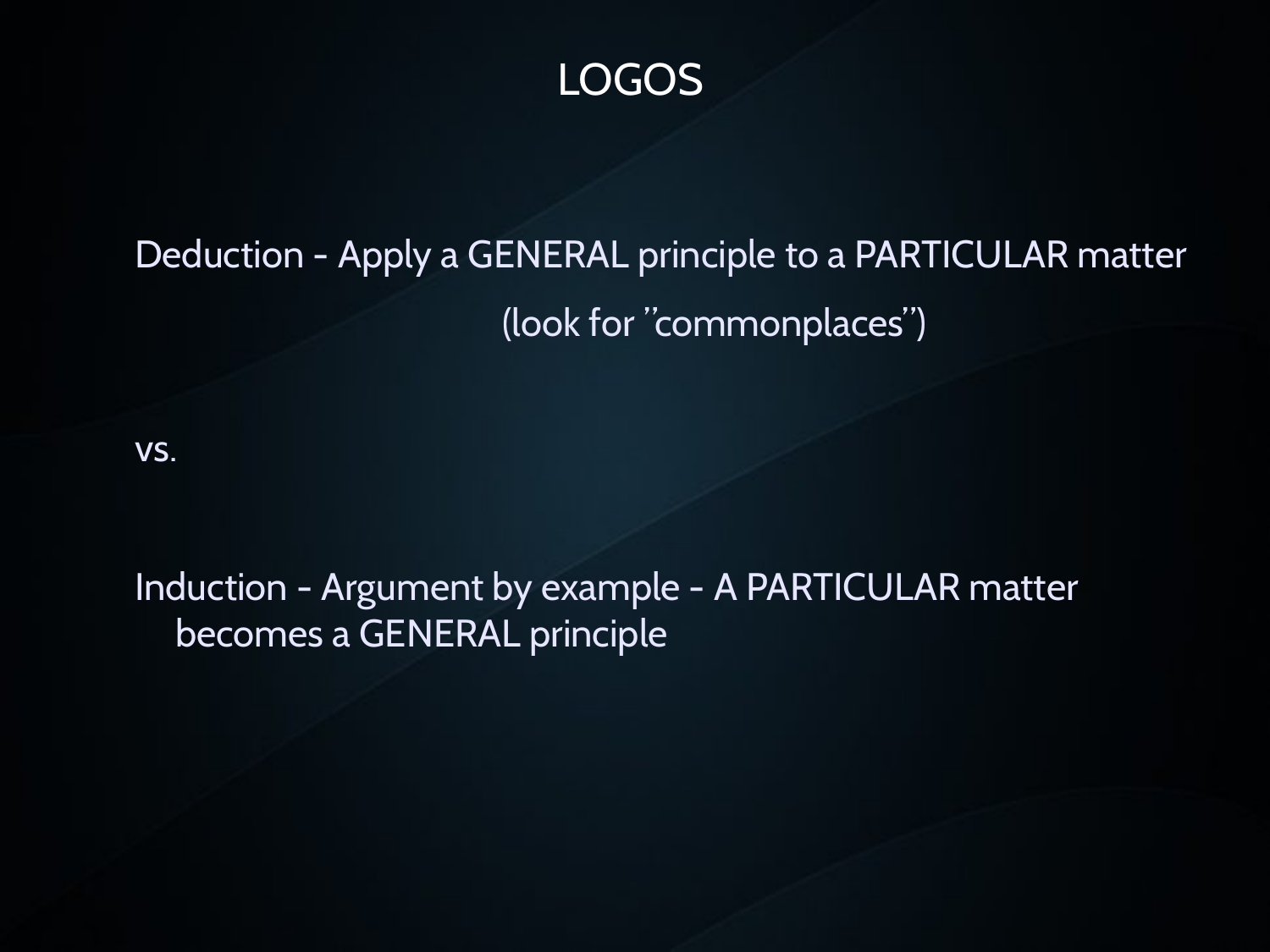## LOGOS

#### Framing

General Strategy:

- 1. Find the commonplaces
- 2. Define the issue broadly, using widest values
- 3. Deal with specific problem/choice using the FUTURE tense
- Definition Strategy: Control the language
- Term change: Use your preferred definition instead of an opponents Redefinition: Accept opponents term, but redefine it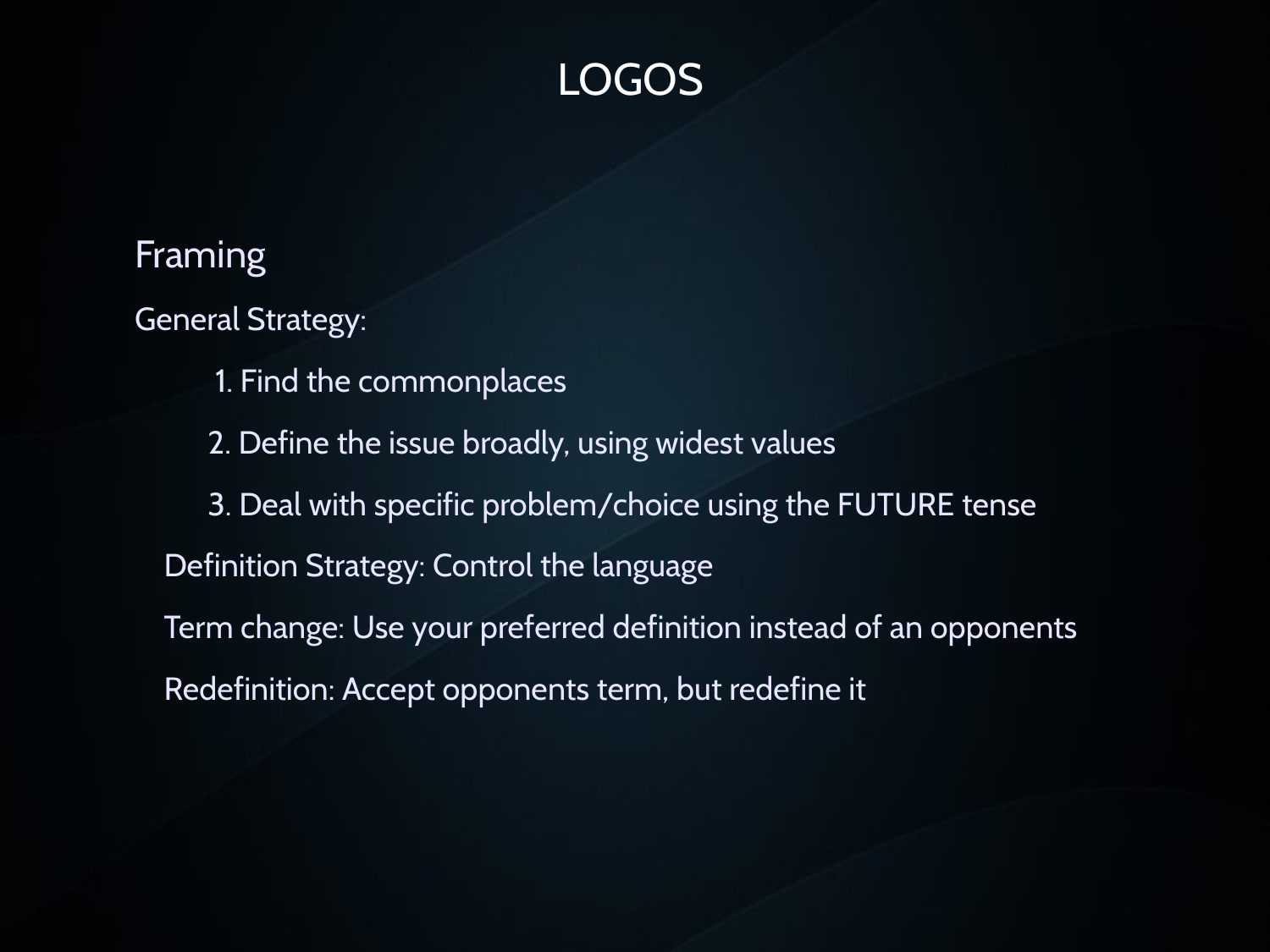Welcome to the dark arts.

Learn to identify them. In case of emergency..

..learn to use them...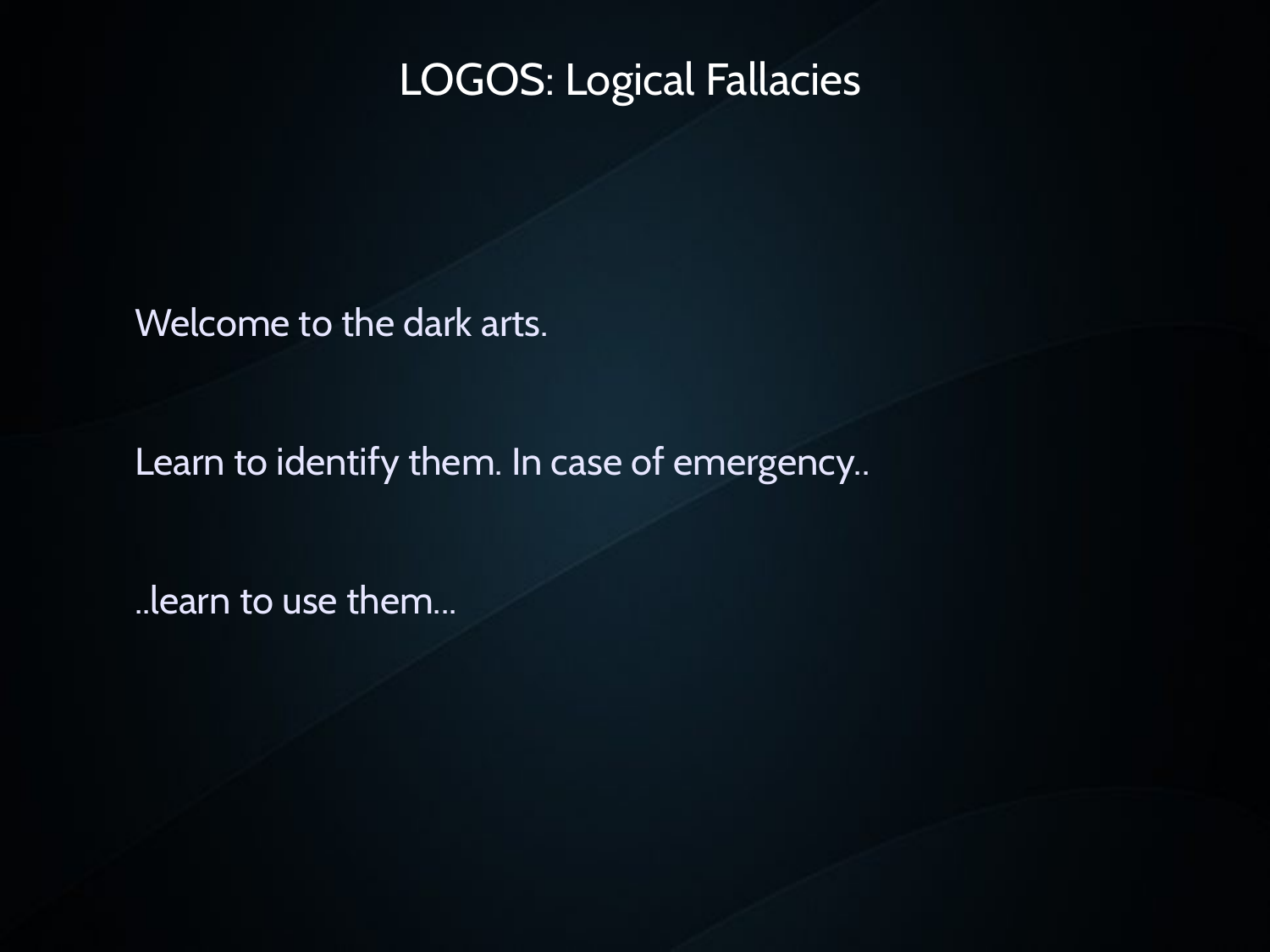# Bad Proof False Comparison - "If two things are similar, then they are the same" Fallacy of association "ALL BLANK ARE BLANK" Appeal to popularity - "EVERYONES DOING IT TOO" Misinterpreting the evidence Unit Fallacy - Bad math Fallacy of Ignorance - if UNPROVEN must be false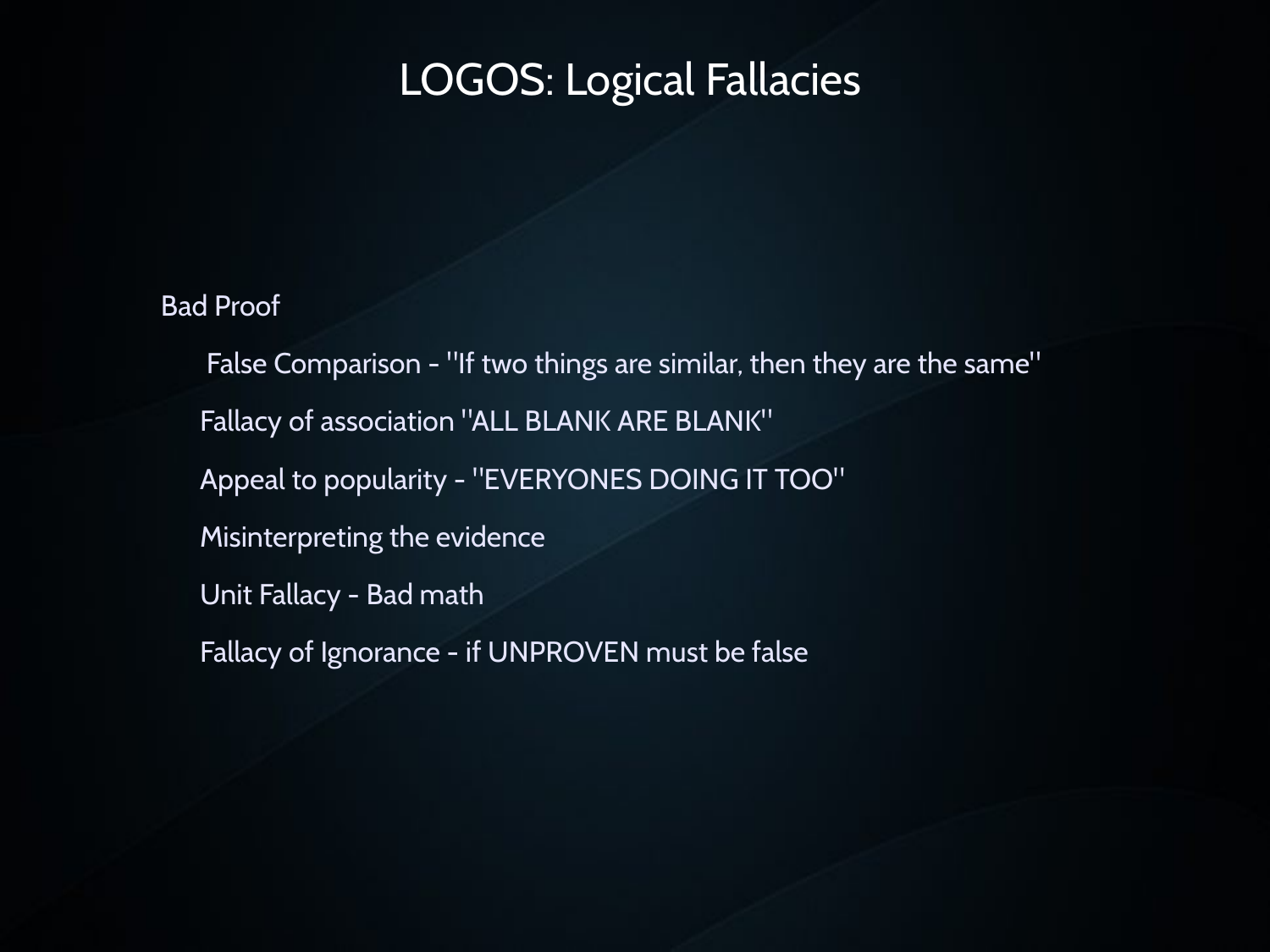#### Bad Conclusion

- Many Questions- Squashes many issues into one
- False Dilemma- Offers the audiences two choices when more exist
- Fallacy of Antecedent- Assumes the now is exactly like the past
- Red Herring- Introduce an irrelevant issue THE CHEWBACCA DEFENSE
- Straw Man- Set up a different issue thats easier to argue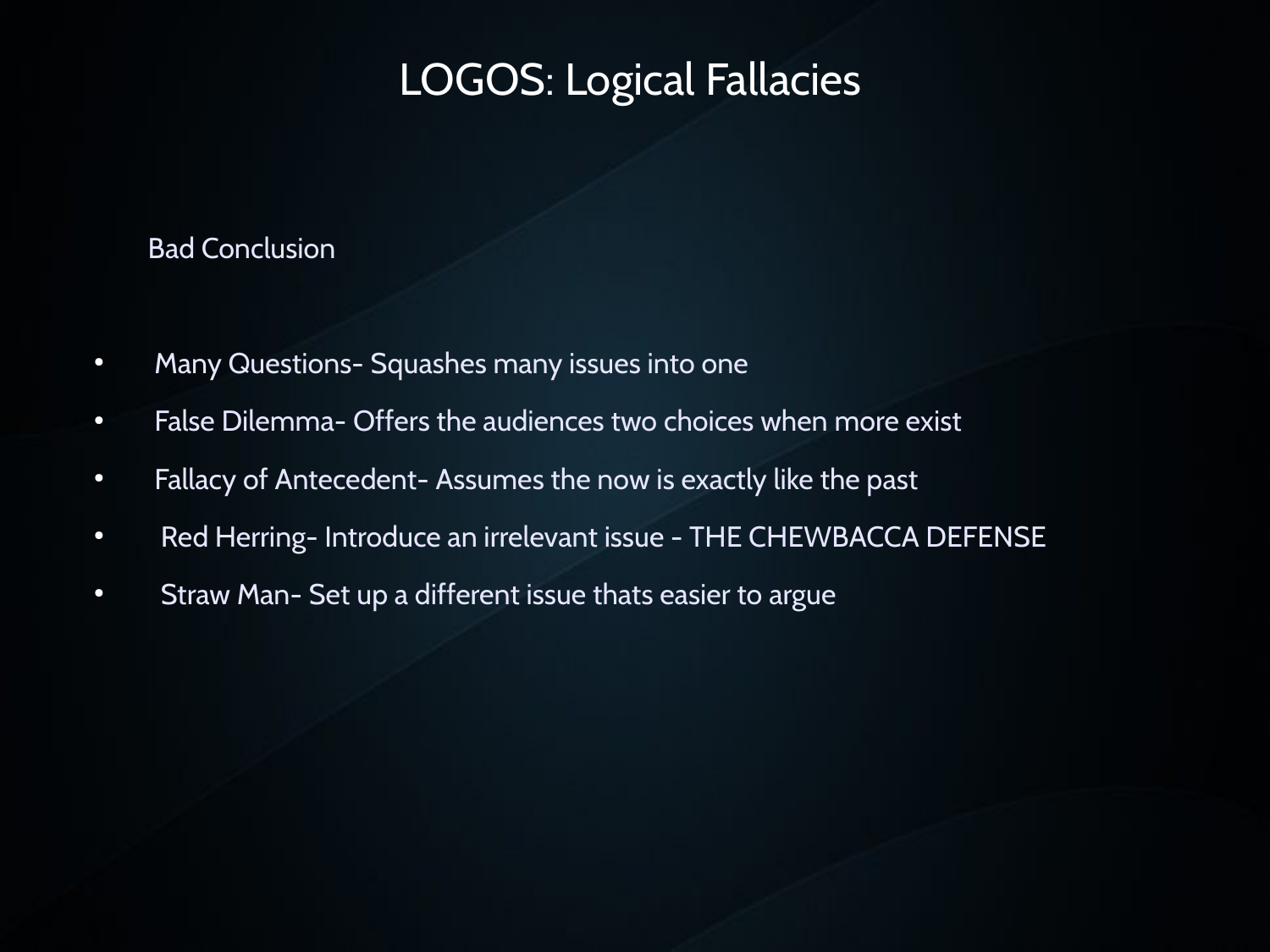#### Disconnect Proof and Conclusion

- Tautology redundant
- Reductio ad absurdum
- Slippery slope
- Post hoc ergo propter hoc confusing temporal correlation w/causation